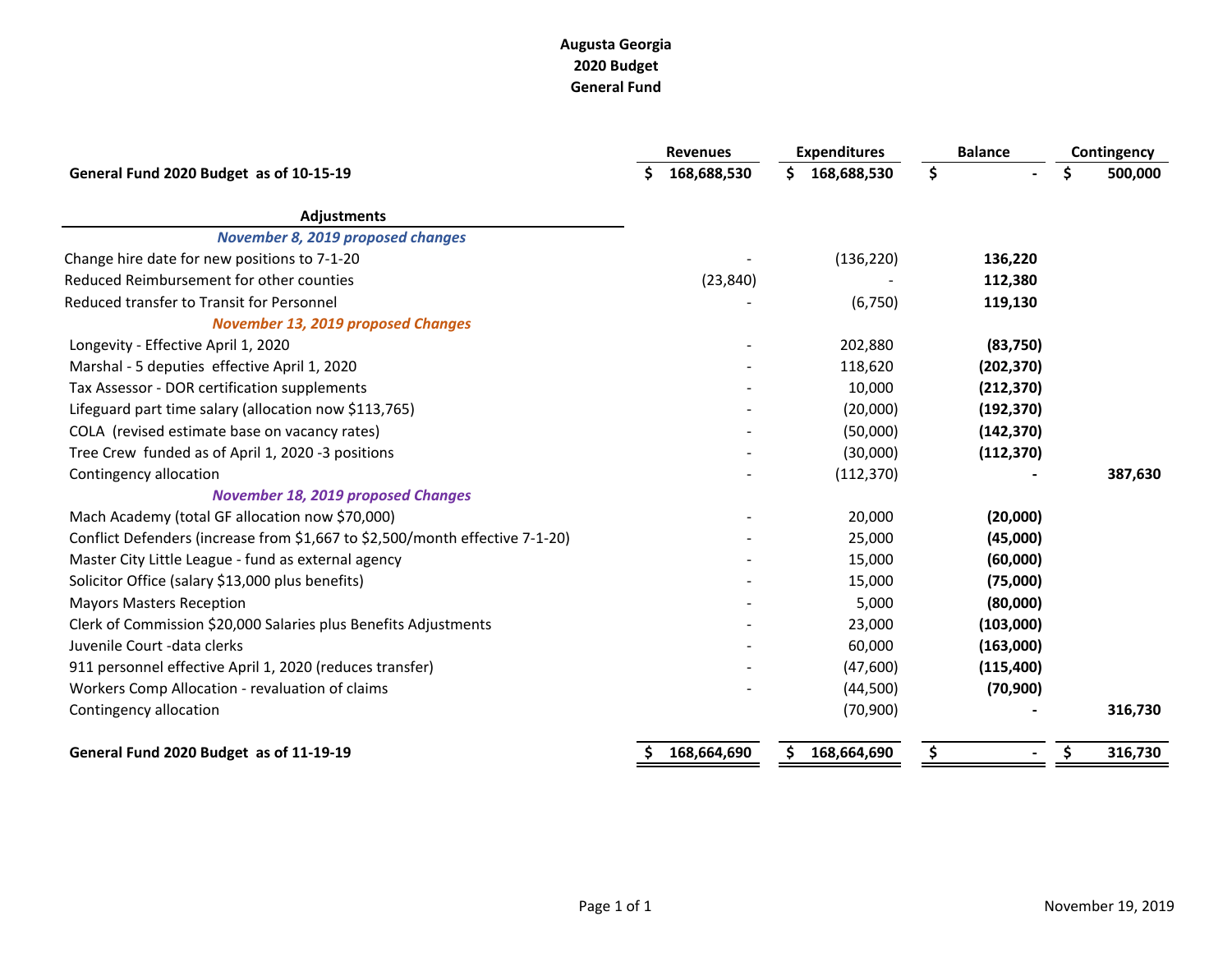#### **AUGUSTA GEORGIA FY2020 ADMINISTRATOR'S RECOMMENDATION NOVEMBER 19, 2019**

| <b>Fund</b><br><b>Number</b> | <b>Fund Name</b>                                                   | Rev/Exp<br>FY2019       | <b>Revenues</b><br>FY 2020 | <b>Expenditures</b><br>FY 2020 | Rev/Exp 2020<br><b>Difference</b>    |
|------------------------------|--------------------------------------------------------------------|-------------------------|----------------------------|--------------------------------|--------------------------------------|
|                              |                                                                    |                         |                            |                                |                                      |
|                              | <b>GENERAL FUNDS</b>                                               |                         |                            |                                |                                      |
| 101                          | <b>General Fund</b>                                                | 101,017,340             | 103,429,460                | 103,429,460                    | 0                                    |
| 273                          | Law Enforcement                                                    | 63,640,800              | 64,887,680                 | 64,887,680                     | $\boldsymbol{0}$                     |
|                              | <b>Total General Fund/Law Enforcement</b>                          | 164,658,140             | 168,317,140                | 168,317,140                    | $\mathbf{0}$                         |
|                              |                                                                    |                         |                            |                                |                                      |
| 104                          | Port Authority                                                     | 105,770<br>$\Omega$     | 112,150                    | 112,150                        | $\mathbf{0}$                         |
| 131<br>151                   | <b>IT Radio System</b><br>Probation                                | 1,295,450               | 347,550<br>$\Omega$        | 347,550<br>$\Omega$            | $\boldsymbol{0}$<br>$\boldsymbol{0}$ |
|                              | <b>SPECIAL REVENUE FUNDS</b>                                       |                         |                            |                                |                                      |
| 203                          | <b>Life Skills Mentoring Court</b>                                 | 7,000                   | 7,000                      | 7,000                          | $\mathbf{0}$                         |
| 204                          | <b>DUI</b> Court                                                   | 454,710                 | 454,710                    | 454,710                        | $\boldsymbol{0}$                     |
| 205                          | Drug Court                                                         | 100,000                 | 100,000                    | 100,000                        | $\boldsymbol{0}$                     |
| 206                          | Law Library                                                        | 130,000                 | 130,000                    | 130,000                        | $\boldsymbol{0}$                     |
| 207                          | 5% Crime Victim's Asst Program                                     | 391,700                 | 388,370                    | 388,370                        | $\boldsymbol{0}$                     |
| 208                          | Supplemental Juvenile Services                                     | 12,500                  | 12,500                     | 12,500                         | $\boldsymbol{0}$                     |
| 209                          | DA 5% CVAP<br><b>Federal Drug Forfeitures</b>                      | 186,030                 | 145,430                    | 145,430                        | $\boldsymbol{0}$<br>$\boldsymbol{0}$ |
| 211<br>$21\overline{2}$      | <b>State Drug Forfeitures</b>                                      | 200,000<br>450,000      | 200,000<br>250,000         | 200,000<br>250,000             | $\boldsymbol{0}$                     |
| 216                          | <b>Emergency Telephone Response</b>                                | 5,333,890               | 4,969,410                  | 4,969,410                      | $\boldsymbol{0}$                     |
| 217                          | <b>Building Inspections Fund</b>                                   | 1,821,590               | 2,148,480                  | 2,148,480                      | $\boldsymbol{0}$                     |
| 220                          | Grants                                                             | 5,555,760               | 4,778,800                  | 4,778,800                      | $\boldsymbol{0}$                     |
| 221                          | Housing & Neighborhood Development                                 | 6,486,990               | 5,609,780                  | 5,609,780                      | $\boldsymbol{0}$                     |
| 222                          | <b>Urban Development Action Grant</b>                              | 10,500                  | $\Omega$                   | $\Omega$                       | $\boldsymbol{0}$                     |
| 231                          | <b>Board of Appeals</b>                                            | 21,940                  | 21,400                     | 21,400                         | $\boldsymbol{0}$                     |
| 235                          | TSPLOST 25% Discretionary                                          | 12,868,790              | 9,401,330                  | 9,401,330                      | $\boldsymbol{0}$                     |
| 261                          | <b>NPDES Permit Fees</b>                                           | 15,000                  | 15,000                     | 15,000                         | $\boldsymbol{0}$                     |
| 271                          | <b>Urban Services District</b>                                     | 9,758,730               | 10,406,230                 | 10,406,230                     | $\boldsymbol{0}$                     |
| 272<br>274                   | Capital Outlay<br><b>Fire Protection</b>                           | 6,399,190               | 4,190,260                  | 4,190,260                      | $\boldsymbol{0}$<br>$\boldsymbol{0}$ |
| 275                          | Occupation Tax                                                     | 29,698,100<br>3,590,300 | 30,370,130<br>3,673,950    | 30,370,130<br>3,673,950        | $\boldsymbol{0}$                     |
| 276                          | <b>Street Lights</b>                                               | 6,143,980               | 6,147,860                  | 6,147,860                      | $\boldsymbol{0}$                     |
| 277                          | Downtown Development Authority                                     | 159,780                 | 158,230                    | 158,230                        | $\boldsymbol{0}$                     |
| 278                          | Sheriff Capital Outlay Grant                                       | 200,000                 | 200,000                    | 200,000                        | $\boldsymbol{0}$                     |
| 281                          | Convention Center                                                  | 1,300,000               | 1,400,000                  | 1,400,000                      | $\boldsymbol{0}$                     |
| 292                          | TAD <sub>2</sub>                                                   | 1,028,820               | 1,170,840                  | 1,170,840                      | $\boldsymbol{0}$                     |
| 293                          | TAD <sub>3</sub>                                                   | 990,720                 | 854,510                    | 854,510                        | $\boldsymbol{0}$                     |
| 294                          | TAD <sub>4</sub>                                                   | 5,000                   | 9,750                      | 9,750                          | $\boldsymbol{0}$                     |
| 296                          | Promotion Richmond County                                          | 7,000,000               | 6,688,700                  | 6,688,700                      | $\boldsymbol{0}$                     |
| 297<br>298                   | <b>Transportation and Tourism</b>                                  | 883,000<br>2,070,640    | 897,000<br>850,000         | 897,000<br>850,000             | $\boldsymbol{0}$<br>$\boldsymbol{0}$ |
|                              | Urban Redevelopment Projects<br><b>CAPITAL PROJECT FUNDS</b>       |                         |                            |                                |                                      |
| 323                          | Special 1% Sales Tax, Phase III                                    | 3,992,000               | 3,341,000                  | 3,341,000                      | $\theta$                             |
| 324                          | Special 1% Sales Tax, Phase IV                                     | 10,626,000              | 8,705,850                  | 8,705,850                      | $\boldsymbol{0}$                     |
| 325                          | Special 1% Sales Tax, Phase V                                      | 9,735,000               | 5,425,000                  | 5,425,000                      | $\boldsymbol{0}$                     |
| 328                          | SPLOST Phase VI                                                    | 36,255,000              | 26,705,000                 | 26,705,000                     | $\overline{0}$                       |
| 329                          | SPLOST Phase 7                                                     | 101,637,810             | 82,660,870                 | 82,660,870                     | $\boldsymbol{0}$                     |
| 335                          | Capital Projects for Public Roads                                  | 7,249,400               | 6,454,000                  | 6,454,000                      | $\boldsymbol{0}$                     |
| 340                          | <b>Capital Projects Grants</b>                                     | 1,750,000               | 1,500,000                  | 1,500,000                      | $\boldsymbol{0}$                     |
| 371                          | <b>T-SPLOST</b>                                                    | 25,622,000              | 28,200,000                 | 28,200,000                     | $\boldsymbol{0}$                     |
|                              | <b>DEBT SERVICE FUNDS</b><br>Coliseum Authority Revenue Bonds 2010 |                         | 1,875,890                  |                                | $\bf{0}$                             |
| 421<br>434                   | G/O Sales Tax Bond 2016                                            | 1,875,890<br>14,368,250 | 13,710,250                 | 1,875,890<br>13,710,250        | $\boldsymbol{0}$                     |
|                              | <b>ENTERPRISE FUNDS</b>                                            |                         |                            |                                |                                      |
| 506                          | Water & Sewerage                                                   | 129,815,930             | 153,727,520                | 153,727,520                    | $\boldsymbol{0}$                     |
| 507                          | Water & Sewerage-Renewal & Extension                               | 61,204,430              | 64,545,190                 | 64,545,190                     | $\boldsymbol{0}$                     |
| 508                          | 1996 W & S Bond Fund                                               | 1,950,600               | 1,929,530                  | 1,929,530                      | $\boldsymbol{0}$                     |
| 509                          | 2000 Bond Series                                                   | 3,333,710               | 3,640,070                  | 3,640,070                      | $\boldsymbol{0}$                     |
| 510                          | W&S Bond 2002 Series                                               | 5,009,400               | 4,939,230                  | 4,939,230                      | $\boldsymbol{0}$                     |
| 511                          | W&S Bond 2004 Series                                               | 12,983,050              | 7,106,290                  | 7,106,290                      | $\boldsymbol{0}$                     |
| 512                          | W&S Bond 2012 Series                                               | 39,322,970              | 2,046,390                  | 2,046,390                      | $\boldsymbol{0}$                     |
| 513                          | W&S Taxable Rev Bds Series 2013                                    | 1,749,270               | 1,741,050                  | 1,741,050                      | $\boldsymbol{0}$                     |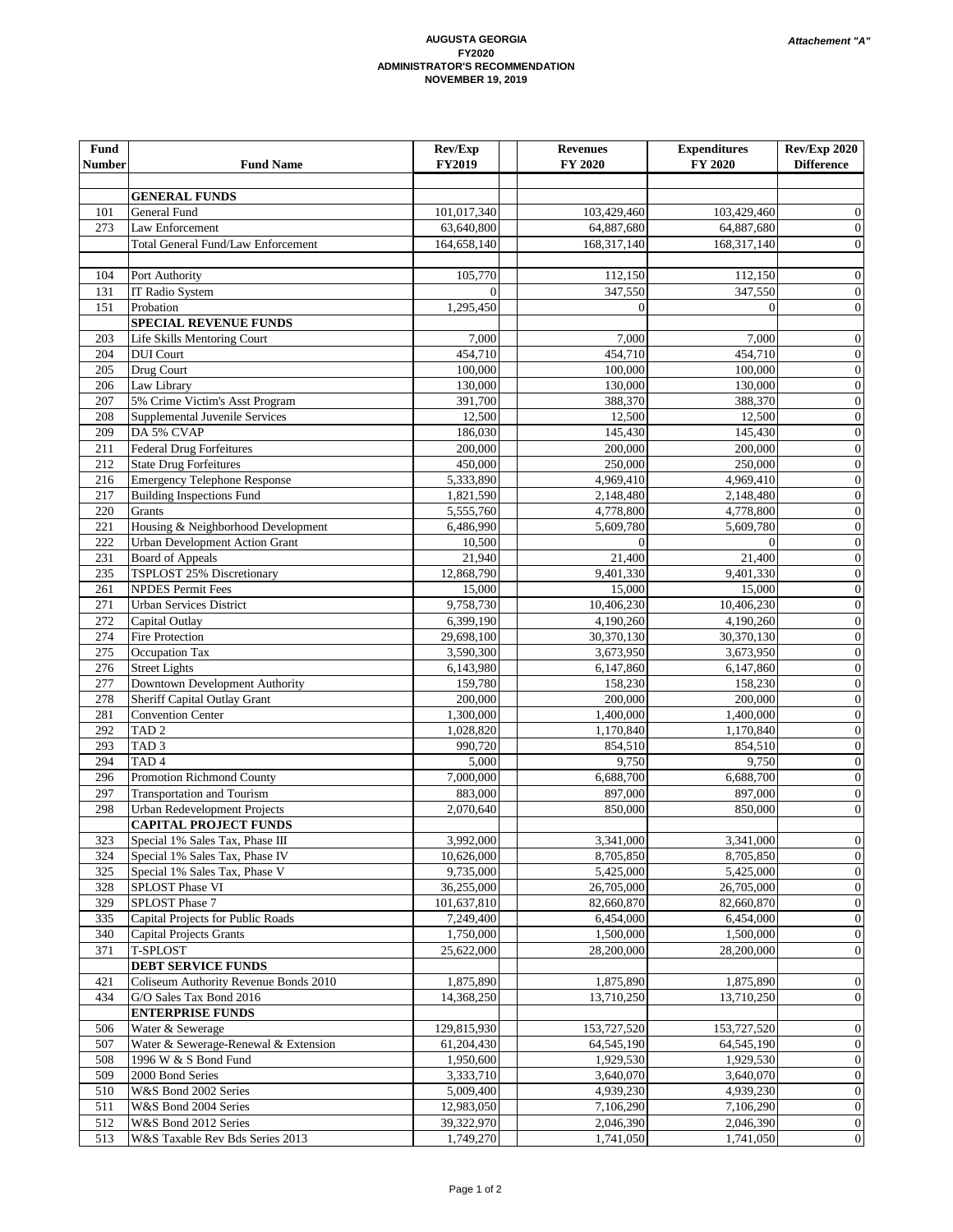#### **AUGUSTA GEORGIA FY2020 ADMINISTRATOR'S RECOMMENDATION NOVEMBER 19, 2019**

| Fund          |                                      | Rev/Exp       | <b>Revenues</b>   | <b>Expenditures</b> | <b>Rev/Exp 2020</b> |  |
|---------------|--------------------------------------|---------------|-------------------|---------------------|---------------------|--|
| <b>Number</b> | <b>Fund Name</b>                     | <b>FY2019</b> | FY 2020           | FY 2020             | <b>Difference</b>   |  |
|               |                                      |               |                   |                     |                     |  |
| 514           | W&S Bond 2014 Series                 | 28,257,760    | 5,679,590         | 5,679,590           | 0                   |  |
| 541           | Waste Management Fund                | 24,189,600    | 16,156,740        | 16,156,740          | $\overline{0}$      |  |
| 542           | Garbage Collection Fund              | 21,228,380    | 21,519,860        | 21,519,860          | $\boldsymbol{0}$    |  |
| 543           | Waste Management 2004 Bonds          | 1,027,590     | 798,030           | 798,030             | $\boldsymbol{0}$    |  |
| 544           | Solid Waste Revenue Bond Series 2010 | 693,960       | 695,360           | 695,360             | $\boldsymbol{0}$    |  |
| 546           | Augusta Public Transit System        | 5,971,390     | 6,846,390         | 6,846,390           | $\boldsymbol{0}$    |  |
| 547           | <b>Transit Capital Grants</b>        | 13,427,370    | 3,752,500         | 3,752,500           | $\boldsymbol{0}$    |  |
| 551           | <b>Augusta Regional Airport</b>      | 57,905,310    | 55,536,350        | 55,536,350          | $\boldsymbol{0}$    |  |
| 552           | Daniel Field                         | 1,939,800     | 672,710           | 672,710             | $\boldsymbol{0}$    |  |
| 581           | <b>Stormwater Utility</b>            | 15,988,790    | 16,564,280        | 16,564,280          | $\overline{0}$      |  |
|               | <b>INTERNAL SERVICE FUNDS</b>        |               |                   |                     |                     |  |
| 611           | <b>Risk Management</b>               | 2,482,740     | 2,694,820         | 2,694,820           | $\boldsymbol{0}$    |  |
| 616           | <b>Employee Health Benefits Fund</b> | 33,883,130    | 33,621,290        | 33,621,290          | $\boldsymbol{0}$    |  |
| 621           | <b>Workers Compensation Fund</b>     | 3,839,120     | 4,490,500         | 4,490,500           | $\boldsymbol{0}$    |  |
| 622           | <b>Unemployment Fund</b>             | 102,500       | 102,500           | 102,500             | $\boldsymbol{0}$    |  |
| 623           | Long-Term Disability Insurance       | 279,470       | 279,470           | 279,470             | $\boldsymbol{0}$    |  |
| 626           | Fleet Operations & Management        | 5,031,010     | 5,117,730         | 5,117,730           | $\boldsymbol{0}$    |  |
| 631           | <b>GMA</b> Lease Program             | 1,996,160     | 2,090,620         | 2,090,620           | $\mathbf{0}$        |  |
|               | <b>TRUST &amp; AGENCY FUNDS</b>      |               |                   |                     |                     |  |
| 761           | 1945 Pension Fund                    | 811,900       | 891,800           | 891,800             | $\boldsymbol{0}$    |  |
| 763           | Urban 1949 Pension Plan              | 7,421,920     | 7,658,560         | 7,658,560           | $\boldsymbol{0}$    |  |
| 764           | Other Urban Pension Plans            | 1,796,380     | 1,690,740         | 1,690,740           | $\boldsymbol{0}$    |  |
| 791           | Exp Trust Fund-Perpetual Care        | 51,410        | 55,150            | 55,150              | $\boldsymbol{0}$    |  |
| 792           | Exp Trust Fund-Joseph Lamar          | 180           | 310               | 310                 | $\boldsymbol{0}$    |  |
|               |                                      |               |                   |                     | $\boldsymbol{0}$    |  |
| 950           | <b>Urban Redevelopment Agency</b>    | 6,253,310     | 13,392,590        | 13,392,590          | $\boldsymbol{0}$    |  |
| 951           | <b>URA Foundry Projecct</b>          | 19,596,610    | 6,096,610         | 6,096,610           | $\overline{0}$      |  |
|               |                                      |               |                   |                     |                     |  |
|               | <b>TOTAL</b>                         | \$991,990,520 | 889,084,140<br>\$ | 889,084,140<br>\$   | -\$                 |  |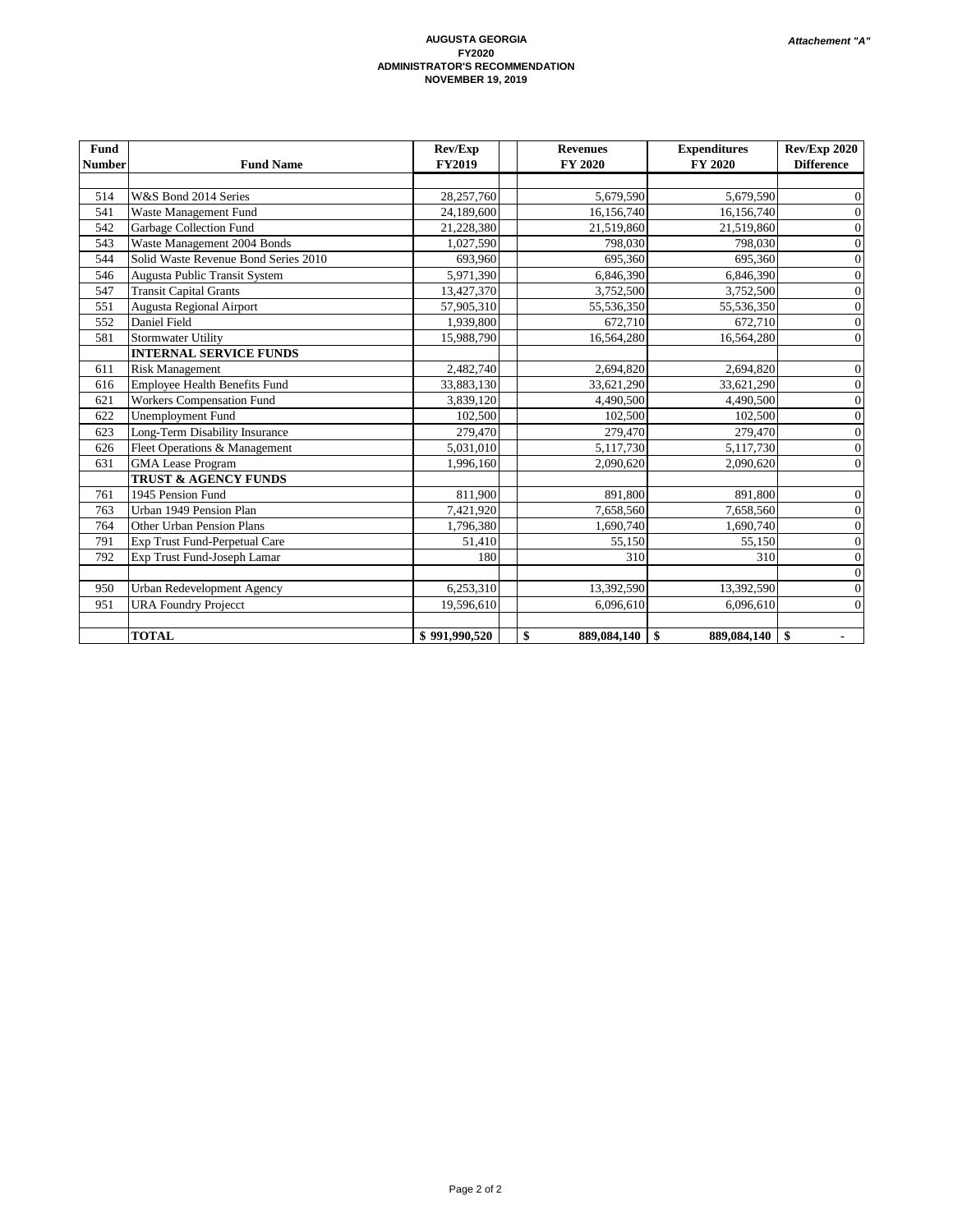### **AUGUSTA GEORGIA 2020 NEW PERSONNEL / UPGRADES**

|                            |                 |                                                                      |         |               |                 | <b>Annual Cost</b> | Projected | Administrator |
|----------------------------|-----------------|----------------------------------------------------------------------|---------|---------------|-----------------|--------------------|-----------|---------------|
| <b>Department</b>          | <b>Ouantity</b> | <b>Job Title</b>                                                     | Grade   | <b>Salary</b> | <b>Benefits</b> | <b>Total</b>       | Revenue   | Recommended   |
| <b>Clerk of Commission</b> |                 | <b>Salary Adjustments</b>                                            |         | 20,000.00     | 2,797.00        | 22,797.00          |           | 22,797.00     |
|                            |                 | <b>Clerk of Commission</b>                                           |         |               |                 | 22,797.00          |           | 22,797.00     |
| <b>Board of Elections</b>  |                 | Deputy Registrar                                                     | $\,8\,$ | 27,206.00     | 12,584.76       | 39,790.76          |           | 39,790.76     |
|                            | $\mathbf{1}$    | <b>Board of Elections</b>                                            |         |               |                 | 39,790.76          |           | 39,790.76     |
| Law Department             |                 | Staff Attorney - Recommend effective 7/1/2020                        | 28      | 75,789.00     | 19,379.09       | 95,168.09          |           | 47,584.05     |
|                            |                 | Paralegal - Recommend effective 7/1/2020                             | 15      | 36,275.00     | 13,853.06       | 50,128.06          |           | 25,064.03     |
|                            | $\overline{2}$  | <b>Law Department</b>                                                |         |               |                 | 145,296.15         |           | 72,648.08     |
| Compliance                 | 1               | <b>Administrative Assistant II</b>                                   | $10\,$  | 29,798.00     | 12,947.25       | 42,745.25          |           | 42,745.25     |
|                            |                 | position will be fully funded by a reduction in<br>Temporary Workers |         |               |                 | (42, 745.25)       |           | (42, 745.25)  |
|                            | $\mathbf{1}$    | Compliance                                                           |         |               |                 | 0.00               |           | 0.00          |
| <b>Tax Assessor</b>        |                 | <b>Additional DOR Certifications</b>                                 |         | 50,000.00     | 7,000.00        | 57,000.00          |           |               |
|                            | (1)             | funded in part by elimination of vacant position                     |         |               |                 | (40, 950.00)       |           |               |
|                            | (1)             | <b>Tax Assessors</b>                                                 |         |               |                 | 16,050.00          |           | 10,000.00     |
| Circuit Court              | $\mathbf{1}$    | Court Reporter - Recommend effective 7/1/2020                        | 16      | 37,571.00     | 14,034.30       | 51,605.30          | 20,642.00 | 25,802.65     |
|                            |                 | Columbia/Burke reimbursement                                         |         |               |                 | (20, 642.00)       |           | (10, 321.00)  |
|                            | $\mathbf{1}$    | <b>Circuit Court - net cost to Augusta</b>                           |         |               |                 | 30,963.30          | 20,642.00 | 15,481.65     |
| Clerk of Superior Court    | 1               | Court Support Supervisor - Recommend effective                       | 16      | 37,571.00     | 14,034.30       | 51,605.30          |           | 25,802.65     |
|                            | 1               | 7/1/2020<br><b>Clerk of Superior Court</b>                           |         |               |                 | 51,605.30          |           | 25,802.65     |
|                            |                 |                                                                      |         |               |                 |                    |           |               |
| <b>District Attorney</b>   | 1               | <b>Assistant DA - Recommend effective 7/1/2020</b>                   | $22\,$  | 54,187.00     | 16,358.05       | 70,545.05          | 33,861.62 | 35,272.53     |
|                            | 1               | DA Investigator - Recommend effective 7/1/2020                       | 20      | 48,554.00     | 15,570.28       | 64,124.28          | 30,779.65 | 32,062.14     |
|                            |                 | Columbia/Burke reimbursement                                         |         |               |                 | (64, 641.28)       |           | (32, 320.64)  |
|                            | $\overline{2}$  | District Attorney - net cost to Augusta                              |         |               |                 | 70,028.05          | 64,641.28 | 35,014.03     |
| Solicitor                  |                 | Salary increase - Recommend \$13,000                                 |         | 15,000.00     | 2,097.75        | 17,097.75          |           | 14,818.05     |
|                            |                 | <b>Solicitor</b>                                                     |         |               |                 | 17,097.75          |           | 14,818.05     |
| Juvenile Court             |                 | <b>Recommend Part-Time funding</b>                                   |         | 55,750.00     | 4,264.88        | 60,014.88          |           | 60,014.88     |
|                            |                 | <b>Juvenile Court</b>                                                |         |               |                 | 60,014.88          |           | 60,014.88     |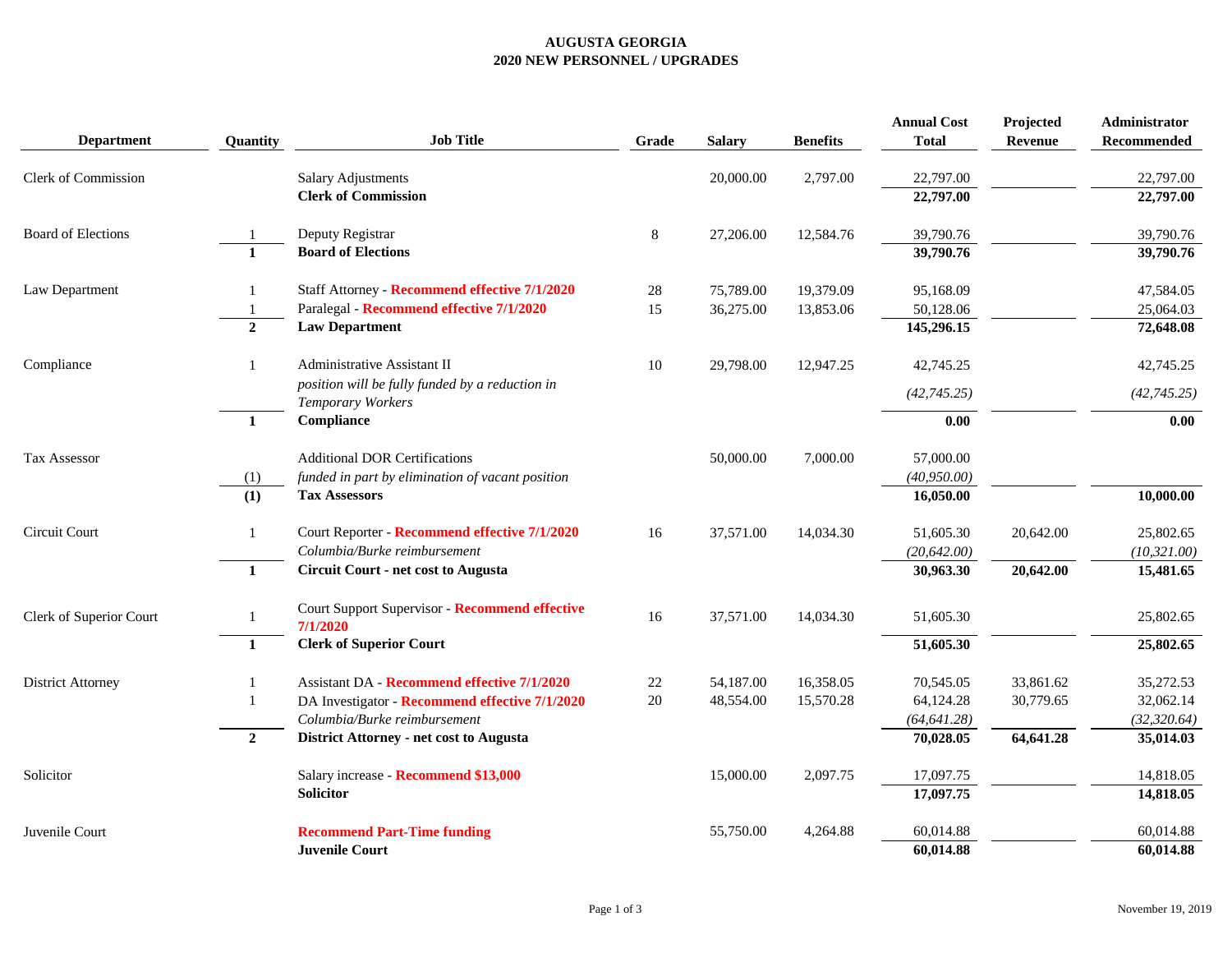### **AUGUSTA GEORGIA 2020 NEW PERSONNEL / UPGRADES**

| <b>Department</b>                         | Quantity       | <b>Job Title</b>                                                                      | Grade          | <b>Salary</b> | <b>Benefits</b> | <b>Annual Cost</b><br><b>Total</b> | Projected<br>Revenue | Administrator<br>Recommended |
|-------------------------------------------|----------------|---------------------------------------------------------------------------------------|----------------|---------------|-----------------|------------------------------------|----------------------|------------------------------|
| Public Defender - Superior Crt            | $\overline{1}$ | Mitigation Investigator - Recommend effective<br>7/1/2020                             | 18             | 40,162.00     | 14,396.66       | 54,558.66                          | 18,004.36            | 27,279.33                    |
|                                           |                | Columbia/Burke reimbursement                                                          |                |               |                 | (18,004.36)                        |                      | (9,002.18)                   |
|                                           | 1              | <b>Public Defender Superior Court</b><br>net<br>cost to Augusta                       |                |               |                 | 36,554.30                          | 18,004.36            | 18,277.15                    |
| Marshal                                   | 5              | Deputy - Operations (5 @ \$36,275) - Recommend<br>effective 4/1/2020                  | 15             | 181,375.00    | 69,265.29       | 250,640.29                         |                      | 183,160.21                   |
|                                           | 5              |                                                                                       |                |               |                 | 250,640.29                         |                      | 183,160.21                   |
| Roads and Walkways                        |                | Tree Maintenance Foreman - Recommend effective<br>4/1/2020                            | 15             | 36,275.00     | 13,853.06       | 50,128.06                          |                      | 36,632.04                    |
|                                           | 1              | Tree Maintenance Worker - Recommend effective<br>4/1/2020                             | $10\,$         | 29,798.00     | 12,947.25       | 42,745.25                          |                      | 31,236.91                    |
|                                           |                | Truck Driver - Recommend effective 4/1/2020                                           | $\overline{9}$ | 28,502.00     | 12,766.00       | 41,268.00                          |                      | 30,157.39                    |
|                                           | 3              | <b>Engineering - Roads and Walkways</b>                                               |                |               |                 | 134,141.31                         |                      | 98,026.34                    |
| Recreation - Aquatics                     |                | Part-Time life guards raise to \$14.00/hour from<br>\$10.00/hour - Recommend \$37,920 |                | 41,420.00     | 3,168.63        | 44,588.63                          |                      | 37,920.00                    |
| Recreation - Henry Brigham<br>Swim Center |                | Part-Time life guards raise to \$14.00/hour from<br>\$10.00/hour - Recommend \$37,920 |                | 41,420.00     | 3,168.63        | 44,588.63                          |                      | 37,920.00                    |
| Recreation - Aquatics Center              |                | Part-Time life guards raise to \$14.00/hour from<br>\$10.00/hour - Recommend \$37,920 |                | 41,419.00     | 3,168.55        | 44,587.55                          |                      | 37,920.00                    |
|                                           |                | <b>Recreation</b>                                                                     |                |               |                 | 133,764.81                         |                      | 113,760.00                   |
| <b>Extension Service</b>                  |                | Upgrade Supplement Program Assistant - Recommend<br>effective 7/1/2020                |                | 1,976.00      | 155.81          | 2,131.81                           |                      | 1,065.90                     |
|                                           |                | <b>Extension Service</b>                                                              |                |               |                 | 2,131.81                           |                      | 1,065.90                     |
|                                           | 16             | <b>Total General Fund</b>                                                             |                |               |                 | 1,114,163.36                       | 103,287.63           | 762,300.52                   |
|                                           |                | <b>General Fund Reimbursement Revenue</b>                                             |                |               |                 |                                    |                      | (51, 643.82)                 |
| <b>Emergency Telephone</b>                | 4              | E911 Communications Officer I (4 @ \$31,093) -<br><b>Recommend effective 4/1/2020</b> | 11             | 124,372.00    | 52,513.42       | 176,885.42                         |                      | 129,262.43                   |
|                                           | 4              | <b>Total Emergency Telephone Response Fund</b>                                        |                |               |                 | 176,885.42                         |                      | 129,262.43                   |
|                                           |                |                                                                                       |                |               |                 |                                    |                      |                              |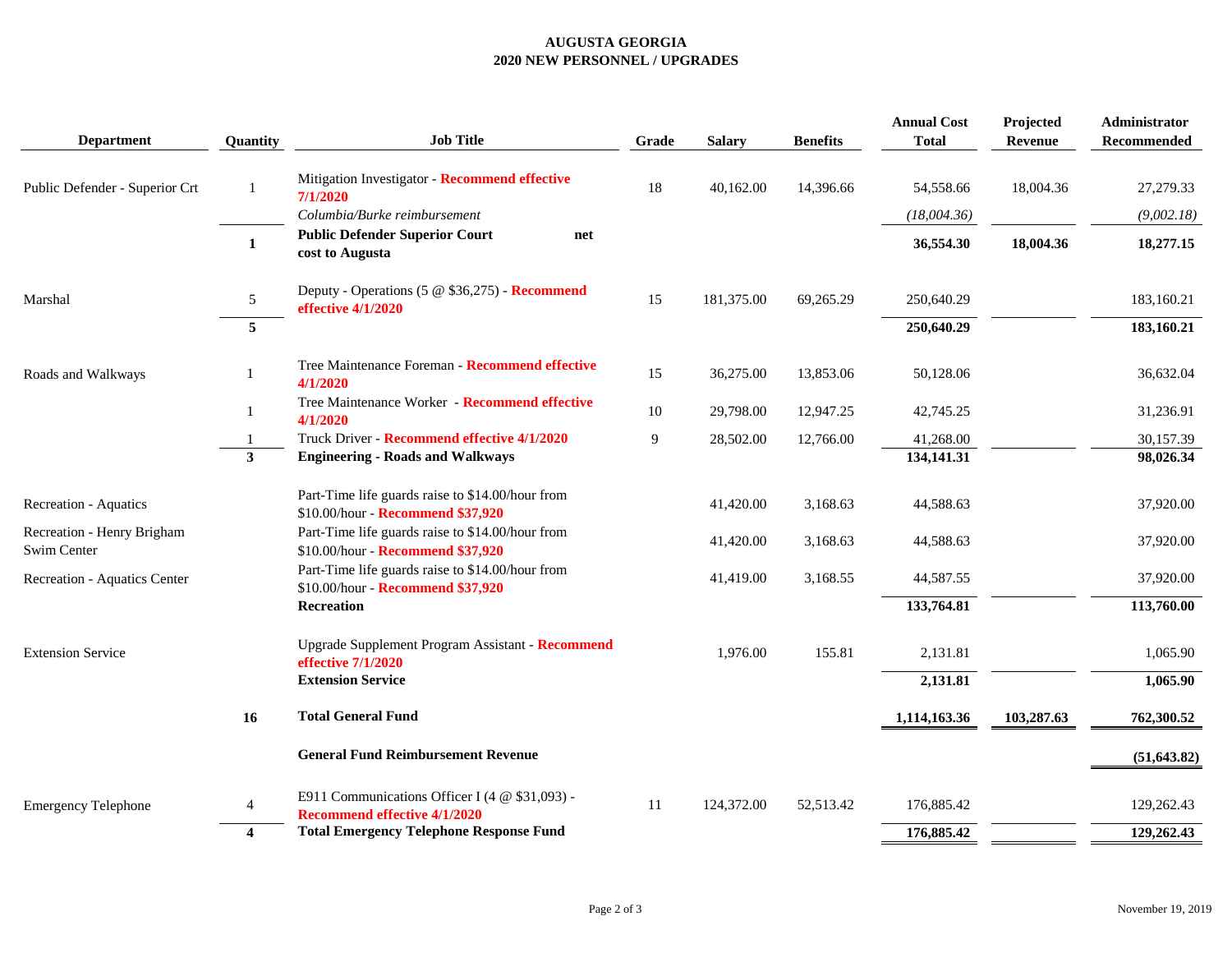### **AUGUSTA GEORGIA 2020 NEW PERSONNEL / UPGRADES**

| <b>Department</b>                            | Quantity       | <b>Job Title</b>                                                                              | Grade  | <b>Salary</b> | <b>Benefits</b> | <b>Annual Cost</b><br><b>Total</b> | Projected<br><b>Revenue</b> | Administrator<br>Recommended |
|----------------------------------------------|----------------|-----------------------------------------------------------------------------------------------|--------|---------------|-----------------|------------------------------------|-----------------------------|------------------------------|
| Fire Administration                          | 9              | EMS Lieutenant (9 @ \$48,554)                                                                 | 20     | 436,986.00    | 140,132.49      | 577,118.49                         |                             | 577,118.49                   |
|                                              |                | positions will be funded in part by reduction in P/T<br>salaries                              |        | (422, 400.00) | (32,313.60)     | (454, 713.60)                      |                             | (454,713.60)                 |
|                                              | 9              | <b>Total Fire Protection Fund</b>                                                             |        |               |                 | 122,404.89                         |                             | 122,404.89                   |
| SPLOST - Engineering                         |                | Engineer Inspector I                                                                          | 17     | 38,866.00     | 14,215.41       | 53,081.41                          |                             | 53,081.41                    |
|                                              | $\mathbf{1}$   | <b>Total SPLOST 7 Fund</b>                                                                    |        |               |                 | 53,081.41                          |                             | 53,081.41                    |
| TIA Projects - Engineering                   | NA             | Supplemental Pay for 7 staff members<br><b>Total TIA Fund</b>                                 |        | 33,562.24     | 4,614.81        | 38,177.05<br>38,177.05             |                             | 38,177.05<br>38,177.05       |
| Utilities (Customer Service)                 | 1              | <b>CIS Program Assistant</b>                                                                  | 15     | 36,275.00     | 13,853.06       | 50,128.06                          |                             | 50,128.06                    |
| Utilities (Construction &<br>Maintenance)    | $\overline{c}$ | Utility Worker (2 @ \$25,911)                                                                 | $\tau$ | 51,822.00     | 24,807.31       | 76,629.31                          |                             | 76,629.31                    |
|                                              | $\mathbf{3}$   | <b>Total Utilities Fund</b>                                                                   |        |               |                 | 126,757.37                         |                             | 126,757.37                   |
| Garbage Collection-Keep<br>Augusta Beautiful | 1              | Keep Augusta Beautiful Outreach Coordinator                                                   | 15     | 36,275.00     | 13,853.06       | 50,128.06                          |                             | 50,128.06                    |
|                                              | $\mathbf{1}$   | <b>Total Garbage Collection Fund</b>                                                          |        |               |                 | 50,128.06                          |                             | 50,128.06                    |
| Augusta Public Transit                       |                | Upgrade Transit Manager to Deputy Director (grade 24<br>to 28) - Recommend effective 7/1/2020 |        | 15,969.00     | 11,013.26       | 26,982.26                          |                             | 13,491.13                    |
|                                              |                | <b>Total Transit Fund</b>                                                                     |        |               |                 | 26,982.26                          |                             | 13,491.13                    |
| ARA - Administration                         | 1              | <b>Staff Attorney Senior</b>                                                                  | 31     | 93,455.00     | 21,849.68       | 115,304.68                         |                             | 115,304.68                   |
| ARA - Security<br>ARA - Community & Customer | $\mathbf{1}$   | <b>Security Specialist</b><br>Upgrade Passenger Assistance Liaison to Airport                 | 10     | 29,798.00     | 12,947.25       | 42,745.25                          |                             | 42,745.25                    |
| Service                                      | NA             | Customer Service Supervisor (grade 10 to 17)                                                  |        | 9,924.00      | 1,387.87        | 11,311.87                          |                             | 11,311.87                    |
|                                              | $\mathbf{2}$   | <b>Total Bush Field Airport Fund</b>                                                          |        |               |                 | 169,361.80                         |                             | 169,361.80                   |
| <b>Risk Management</b>                       | 2              | Safety & Training Coordinator (2 @ \$38,866)                                                  | 17     | 77,732.00     | 28,430.82       | 106,162.82                         |                             | 106,162.82                   |
|                                              | $\mathbf{3}$   | Claims Adjuster<br><b>Total Risk Management Fund</b>                                          | 18     | 40,162.00     | 14,396.66       | 54,558.66<br>160,721.48            |                             | 54,558.66<br>160,721.48      |
|                                              |                |                                                                                               |        |               |                 |                                    |                             |                              |
| All Funds                                    |                | COLA 1.5% - Recommend effective 7/1/2020                                                      |        |               |                 |                                    |                             | 992,826.00                   |
| All Funds                                    |                | Longevity Phase III Implementation - Recommend<br>effective 4/1/2020                          |        |               |                 |                                    |                             | 358,634.00                   |
|                                              |                | Page 3 of 3                                                                                   |        |               |                 |                                    |                             | November 19, 2019            |